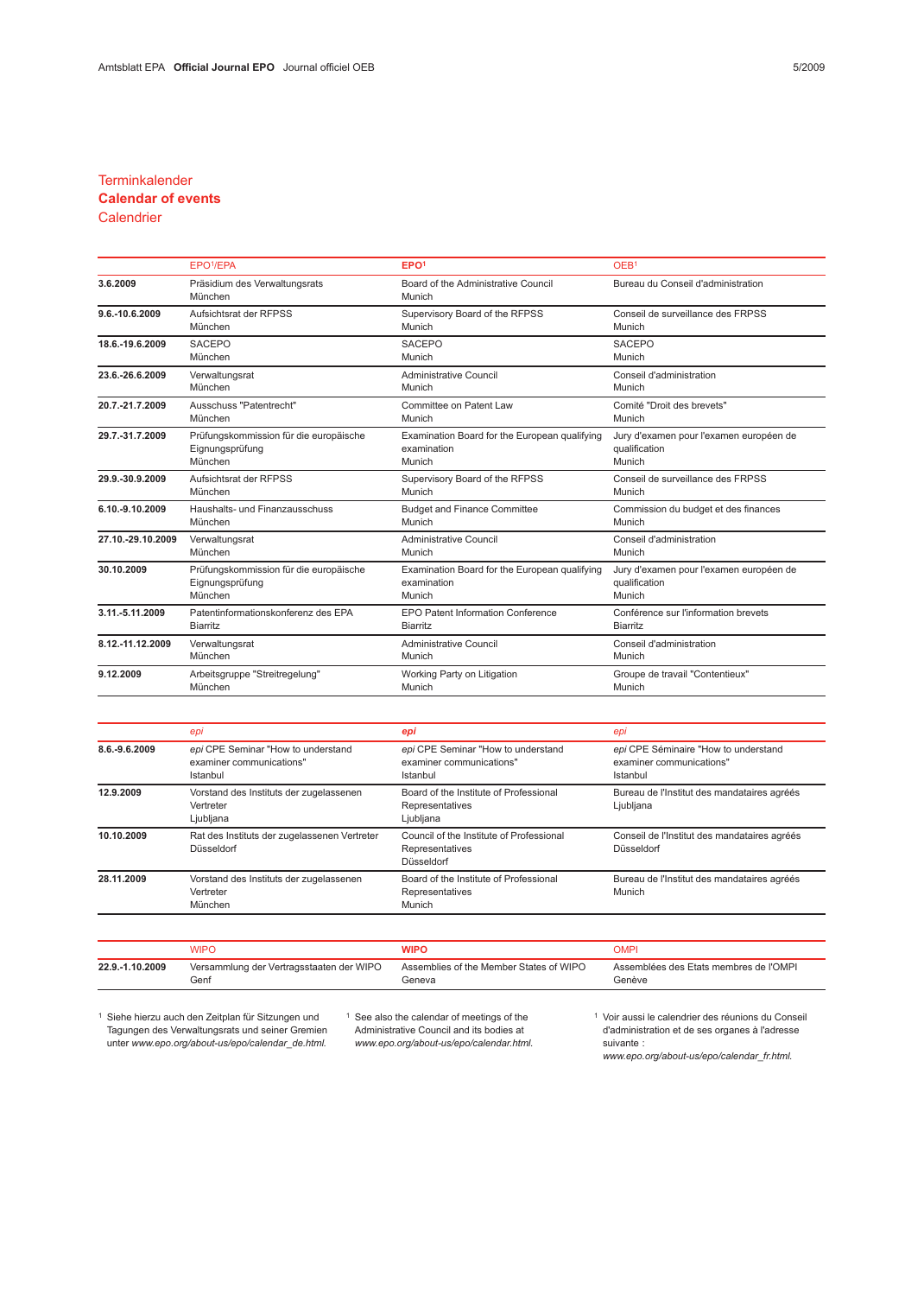#### Sonstige Veranstaltungen

Einrichtungen in den EPÜ-Vertragsstaaten und "Erstreckungsstaaten", die Tagungen zu Themen im Zusammenhang mit dem europäischen Patentsystem oder nationalen Patentsystemen veranstalten, werden gebeten, der Direktion 5.2.2 des EPA im Voraus Einzelheiten zu solchen Tagungen zu nennen, damit sie in diesen Teil des Terminkalenders aufgenommen werden können.

#### Other events

Organisations in the EPC contracting states and in "extension" states holding meetings on topics pertaining to the European or national patent systems are invited to send advance details of such meetings to Directorate 5.2.2 of the EPO for inclusion in this part of the calendar of events.

#### Autres manifestations

Les organisations des Etats parties à la CBE et des "Etats autorisant l'extension" qui prévoient de tenir des réunions sur des sujets en relation avec les systèmes européen et nationaux de brevets sont invitées à communiquer à l'avance des informations à ce sujet à la Direction 5.2.2 de l'OEB, afin qu'elles puissent être publiées dans cette partie du calendrier.

| 10.6.2009       | <b>DE</b><br>Frankfurt  | FORUM <sup>1</sup><br><b>IP Management Pharma</b>                                                                                                                  | Seminar Nr. 09 06 181                                                   | Dr. O. Brosch,<br>Dr. R. Stowasser                                                   |
|-----------------|-------------------------|--------------------------------------------------------------------------------------------------------------------------------------------------------------------|-------------------------------------------------------------------------|--------------------------------------------------------------------------------------|
| 11.6.-12.6.2009 | <b>GB</b><br>London     | Management Forum Ltd. <sup>2</sup><br>The practice of oral proceedings at the European Patent Office                                                               | Conference No. H6-3309                                                  | Dr G. Woods (formerly EPO),<br>G. Pricolo (EPO)                                      |
| 15.6.-19.6.2009 | <b>GB</b><br>London     | Management Forum Ltd. <sup>2</sup><br>Working with patents - the patent summer school                                                                              | Conference No. H6-3009                                                  | P. Bawden, S. Adams,<br>Dr S. Davies, J. C. McKnight,<br>S. Smith, E. Wolff, K. Wong |
| 16.6.-17.6.2009 | <b>DE</b><br>München    | FORUM <sup>1</sup><br>Gewerblicher Rechtsschutz II                                                                                                                 | Seminar Nr. 09 06 607                                                   | M. Huppertz                                                                          |
| 16.6.-17.6.2009 | <b>DE</b><br>Stuttgart  | FORUM <sup>1</sup><br><b>High-Tech Patents</b>                                                                                                                     | Seminar Nr. 09 06 182                                                   | G. Pricolo (EPA), T. J. May,<br>A. Stellbrink, I. K. von Gamm                        |
| 23.6.2009       | <b>DE</b><br>Düsseldorf | FORUM <sup>1</sup><br>Schadensersatz bei Patentverletzungen                                                                                                        | Seminar Nr. 09 06 144                                                   | Dr. M. Fähndrich,<br>Dr. T. Kühnen                                                   |
| 24.6.-26.6.2009 | <b>DE</b><br>München    | FORUM <sup>1</sup><br>Die Ausarbeitung von Patentansprüchen I<br><b>Basis-Seminar</b><br>Haupt-Seminar A: Technik/Physik<br>Haupt-Seminar B: Chemie/Biotechnologie | Seminar Nr. 09 06 110<br>Seminar Nr. 09 06 111<br>Seminar Nr. 09 06 112 | M. Deissler, Dr. J. B. Krauss                                                        |
| 26.6.2009       | DE<br>Düsseldorf        | FORUM <sup>1</sup><br>Die erfinderische Tätigkeit                                                                                                                  | Seminar Nr. 09 06 143                                                   | Dipl.-Phys. Dr. W. Morawek                                                           |
| 29.6.2009       | DE<br>Düsseldorf        | premevent <sup>3</sup><br>Patentrechtsmodernisierungsgesetz                                                                                                        |                                                                         | O. Giebe, T. Voit                                                                    |
| 29.6.-1.7.2009  | DE<br>Munich            | Hoffmann Eitle <sup>4</sup><br>Life Science Intellectual Property Seminar                                                                                          |                                                                         |                                                                                      |
| 30.6.2009       | <b>DE</b><br>Köln       | FORUM <sup>1</sup><br><b>PCT-Update</b>                                                                                                                            | Seminar Nr. 09 06 602                                                   | Y. Coeckelbergs                                                                      |
| 30.6.-1.7.2009  | DE<br>München           | FORUM <sup>1</sup><br>Das Recht der Arbeitnehmererfindung                                                                                                          | Seminar Nr. 09 06 141                                                   | Prof. Dr. K. Bartenbach                                                              |
| 3.7.2009        | <b>DE</b><br>Stuttgart  | FORUM <sup>1</sup><br>Fristen und Gebühren                                                                                                                         | Seminar Nr. 09 07 606                                                   | M. Huppertz                                                                          |
| 10.7.2009       | <b>DE</b><br>München    | premevent <sup>3</sup><br>Patentrechtsmodernisierungsgesetz                                                                                                        |                                                                         | O. Giebe, T. Voit                                                                    |
| 3.8.-7.8.2009   | <b>DE</b><br>Heidelberg | FORUM <sup>1</sup><br>Ausbildungslehrgang im Gewerblichen Rechtsschutz (Patentrecht)                                                                               | Seminar Nr. 09 08 600                                                   | M. Huppertz, D. G. Molnia,<br>Dr. H.-J. Wolf                                         |
| 18.8.-20.8.2009 | <b>DE</b><br>Frankfurt  | FORUM <sup>1</sup><br><b>EQE Basiskurs</b>                                                                                                                         | Seminar Nr. 09 08 180                                                   | U. Kreutzer, P. Rosenich                                                             |
| 4.9.-5.9.2009   | <b>DK</b><br>Copenhagen | CEIPI <sup>5</sup><br>Seminars preparing for the European qualifying examination 2010<br>PrePrep Course C                                                          |                                                                         |                                                                                      |

<sup>1</sup> FORUM Institut für Management GmbH Postfach 105060, 69040 Heidelberg, Germany Tel. +49 (0)6221 500500, Fax +49 (0)6221 500505 patent@Forum-Institut.de www.forum-institut.de

<sup>2</sup> Management Forum Ltd. 98-100 Maybury Road, Woking, Surrey, GU21 5JL, United Kingdom Tel. +44 (0)1483 730071, Fax +44 (0)1483 730008 info@management forum.co.uk www.management forum.co.uk

<sup>3</sup> premevent GmbH Gräfstraße 97, 60487 Frankfurt am Main, Germany Tel. +49 (0)69 707989140 Fax +49 (0)69 707989111 anmeldung@premevent.de www.premevent.de

<sup>4</sup> Hoffmann Eitle Arabellastr. 4, 81925 München, Germany Tel. +49 (0)89 924090 Fax +49 (0)89 918356

<sup>5</sup> Centre d'Etudes Internationales de la Propriété Industrielle (CEIPI) Section Internationale, Université de Strasbourg, Mme Rosemarie Blott, 11, rue du Maréchal Juin, 67000 Strasbourg, France Tél: +33 (0)388 144592 Fax +33 (0)388 144594 rosemarie.blott@ceipi.edu www.ceipi.edu